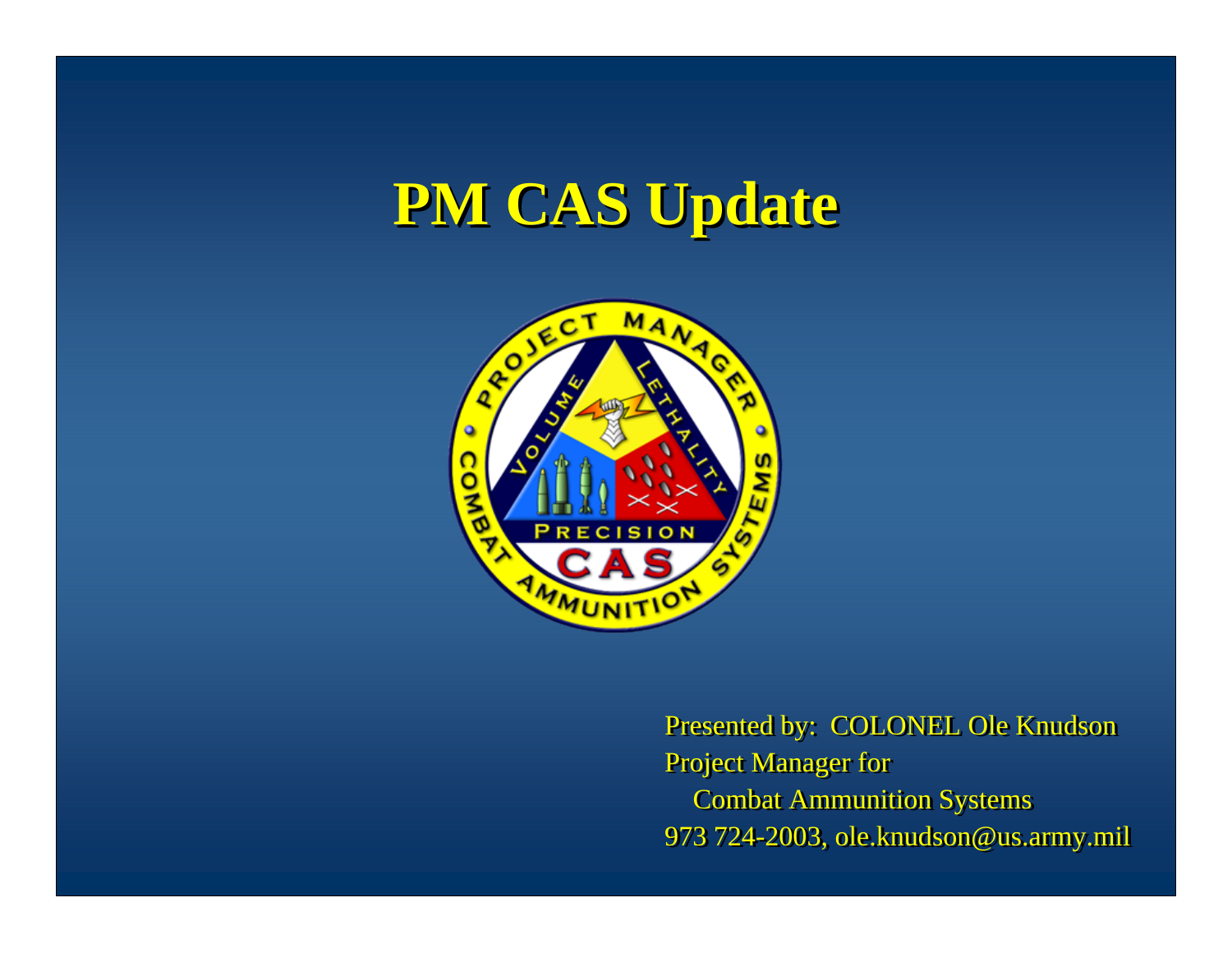

# **PM CAS Update PM CAS Update**



- Focused on meeting Warfighter needs
	- $\checkmark$  Precision Capabilities (Artillery & Mortars)
	- $\checkmark$  Meeting readiness requirements both operational & training
	- $\checkmark$  Improving conventional ammo capabilities
- $\triangleright$  Relatively large artillery and mortar force structure, and FMS
- $\triangleright$  Implementing IDIQ contracting approaches
	- $\checkmark$  Increased responsiveness to meeting requirements
	- $\checkmark$  Maintain competition among qualified suppliers
- Continuing to seek very affordable precision approaches
	- $\checkmark$  "How much precision can we afford?"
	- $\checkmark$  Potential for a common guidance and control module (CGCM) ATO in FY10-11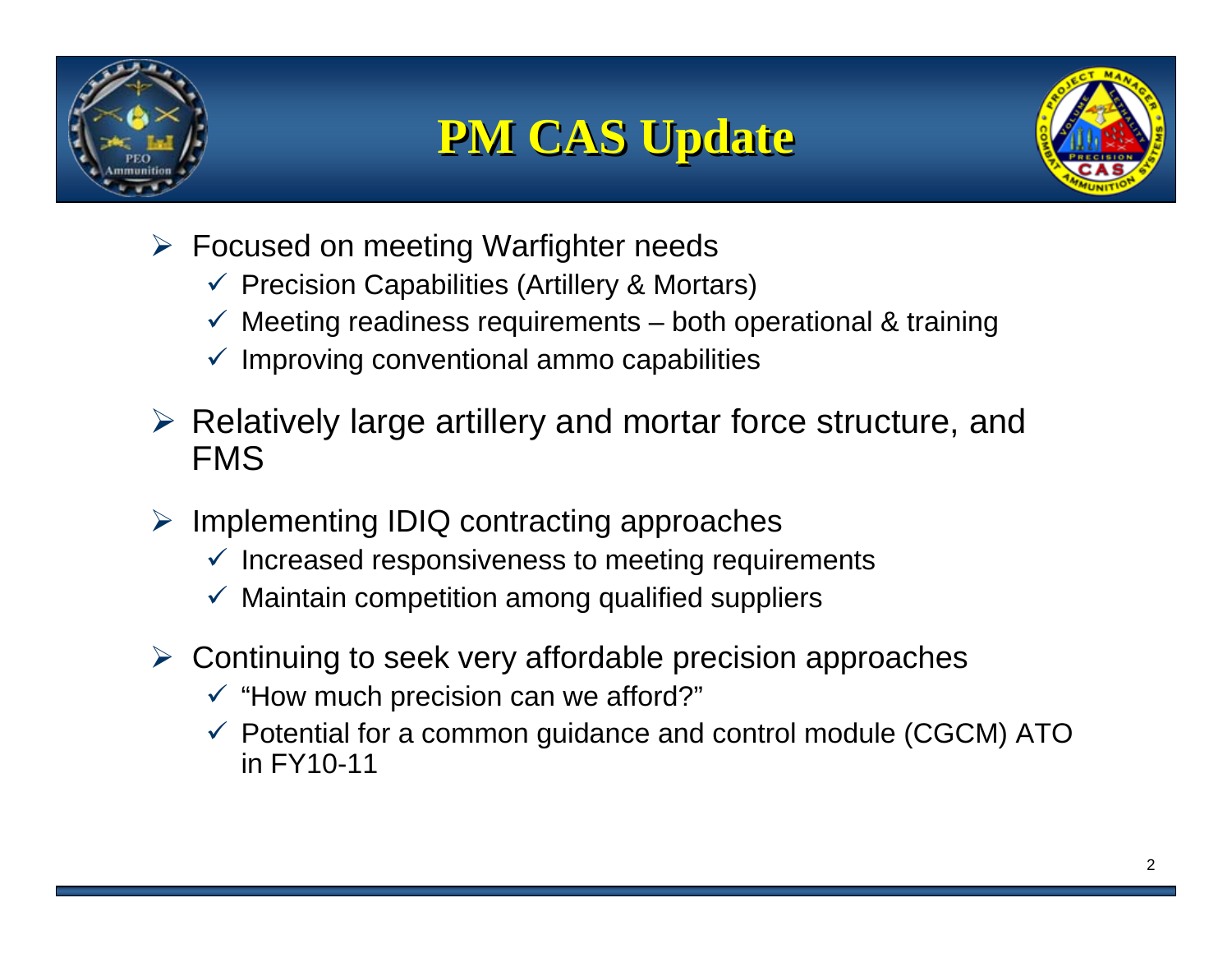

### **Mortar Ammo Mortar Ammo**



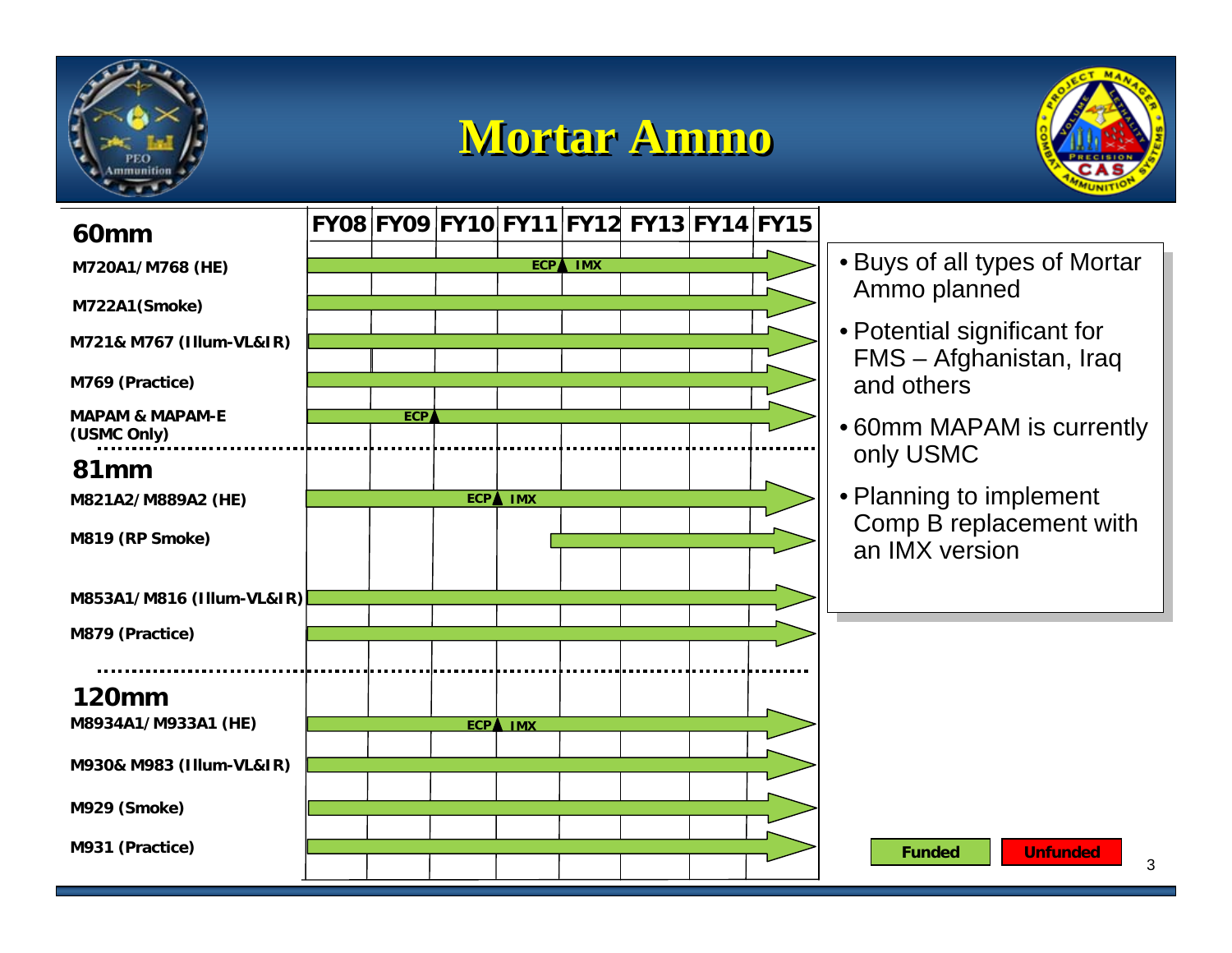

## **Artillery Ammo Artillery Ammo**



**M1 Recap**

**105mm XM350 Hybrid Propellant**

**105mm & 155mm HE M1/M107/M795**

**Insensitive Munition Technology**

**XM1122 Affordable Training**

**105mm Pre Formed** 

**105mm & 155mm IR & VL Illumination**

**155mm Smoke**

**MACS**

**DPICM SDF**

**105mm & 155mm DPICM w/ SDF Production or DPICM Replacement**



- Somewhat reduced buys of Somewhat reduced buys of Artillery Ammo Artillery Ammo
	- Less training usage than Less training usage than expected expected
	- relatively large Army stocks of some items • Relatively large Army
	- Maintaining IB strategic Maintaining IB strategic capabilities capabilities
- TNT replacement with IMX  $\overline{\phantom{a}}$ planned in FY10 planned in FY10
- Implementation of new Implementation of new capabilities capabilities
	- $\bullet$  105mm & 155mm VL Illum
	- $\bullet$  Reuse of M483s shell  $\hspace{0.1mm}$ bodies for training bodies for training
	- 105mm  $Pff$
	- 105mm hybrid propellant 105mm hybrid propellant
	- Potentially, SDF for DPICM Potentially, SDF for DPICM

**Funded**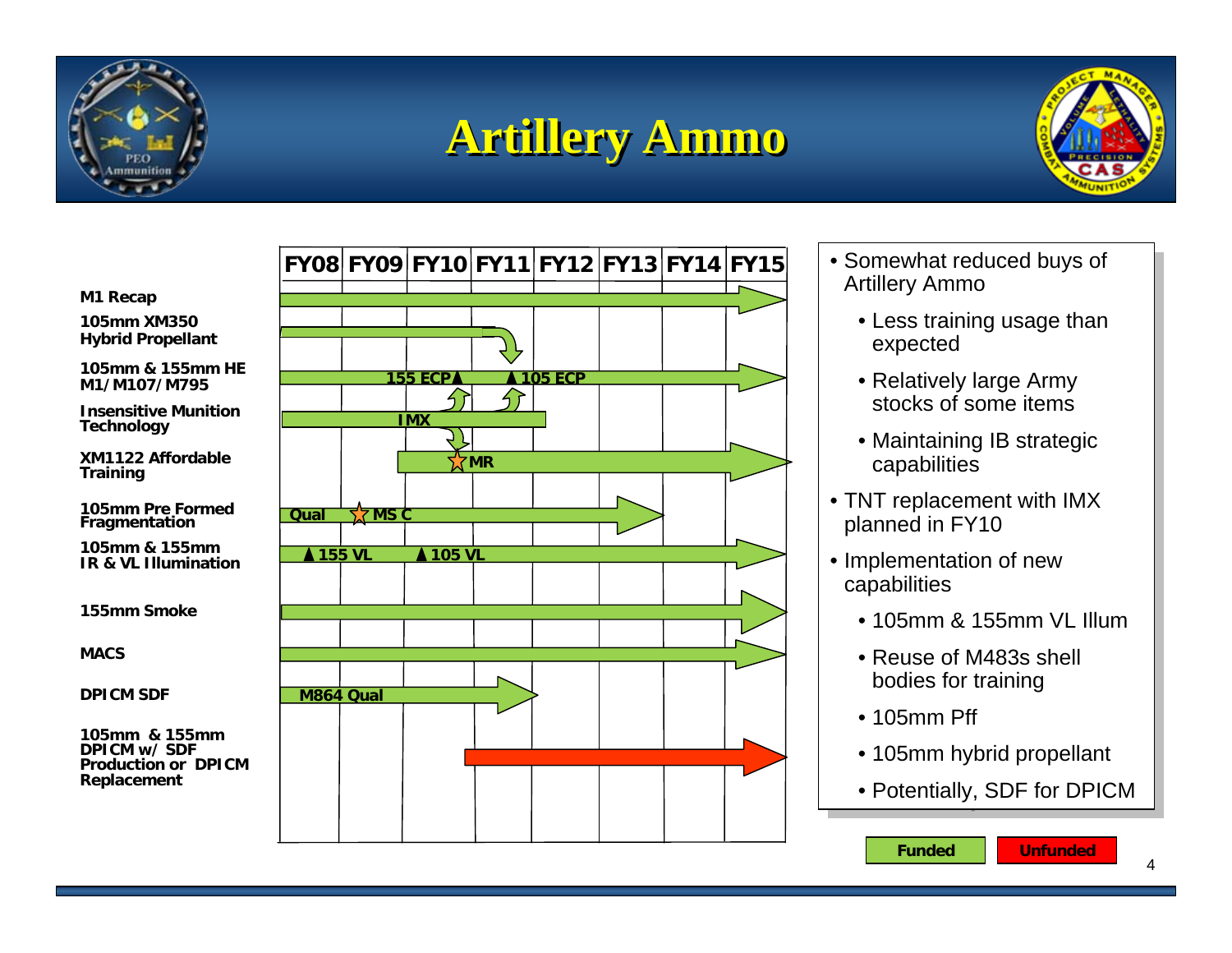

# **Artillery and Mortar Fuzes Artillery and Mortar Fuzes**





- Large Qtys of Mortar Fuzes Large Qtys of Mortar Fuzes
	- Implementation of ETFM Implementation of ETFM planned in FY10 planned in FY10
	- Reduced Qtys of Artillery Reduced Qtys of Artillery fuzes
- Less training usage than Less training usage than expected expected
	- Relatively large stocks Relatively large stocks